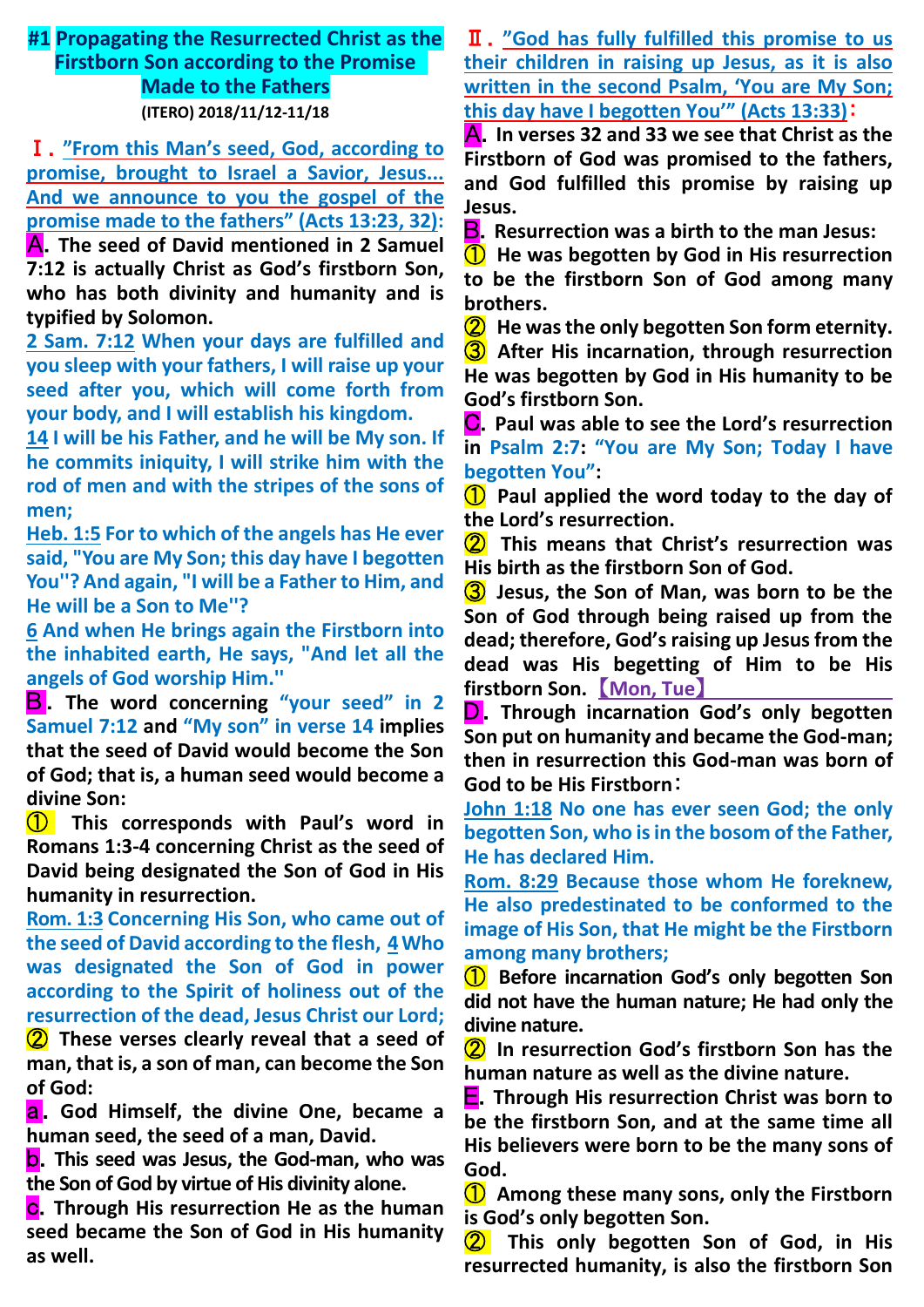**of God.**

③ **The Firstborn has both divinity and humanity, and we, His believers as God's many sons, also possess both the human nature and the divine nature.**

F.**In Acts 13 Paul was not preaching Christ as the only begotten Son, as the Gospel of John does; rather, in Acts 13 Paul was preaching Christ as the firstborn Son of God, for propagation:**

① **As the only begotten Son, the Lord is the embodiment of the divine life; the Gospel of John emphasizes that Jesus Christ is the Son of God and that, as the Son of God, He is the embodiment of the divine life.**

② **Through resurrection Christ became the firstborn Son of God as the life-dispenser for the propagation of life.**

③ **First, Christ was the only begotten Son as the embodiment of life; now He is also the firstborn Son for the propagation of life.**  【**Wed**】

④ **Through His becoming the firstborn Son of God in resurrection, the divine life has been dispensed into all His believers to bring forth the propagation of the life that is embodied in Him.**

Ⅲ.**"As to His having raised Him up from the dead,...He spoke in this way, 'I will give you the holy things of David, the faithful things'" (Acts 13:34):**

A . **The resurrected Christ is the holy and faithful things of David;** *the holy things of David, the faithful things* **refers to the resurrected Christ.**

B.**The phrase** *the holy things of David, the faithful things* **indicates that Christ was of David, for it was out of David's seed that God raised up such a One.**

**Rom. 1:3 Concerning His Son, who came out of the seed of David according to the flesh,**

**4 Who was designated the Son of God in power according to the Spirit of holiness out of the resurrection of the dead, Jesus Christ our Lord;**

C.**The phrase** *the holy things of David, the faithful things***is actually a divine title, a title of Christ.** 【**Thu**】

D.**These holy and faithful things are all the aspects of what Christ is, such as life, light, grace, righteousness, holiness, the bread of life, the living water, power, wisdom, glory, the** 

**depths of God, the Head, the Body, the firstfruits, and the second man.**

E.**All the holy and faithful things are Christ Himself as mercies to us.**

**Isa. 55:3** …**And I will make an eternal covenant with you, Even the sure mercies shown to David. 4 Indeed, I have given Him as a Witness to the peoples, A Leader and a Commander to the peoples.**

**2 Chron. 6:42 O Jehovah God,…Remember Your lovingkindness to David Your servant.**

**Psa. 89:1 I will sing of the lovingkindness of Jehovah forever; From generation to generation I will make known Your faithfulness with my mouth.**

F.**We need to see that the resurrected Christ is all the holy and faithful things given to us by God as an all-inclusive gift; this was the Christ preached by Paul in Acts 13.** 【**Fri**】

Ⅳ.**"Through this One forgiveness of sins is announced to you," and "in this One everyone who believes is justified" (Acts 13:38-39):**

A.**To be forgiven of sins is on the negative side and is for our release from condemnation.**

**B**. To be justified is on the positive side and is **for our reconciliation to God and our being accepted by Him.**

**Gal. 2:16 And knowing that a man is not justified out of works of law, but through faith in Jesus Christ, we also have believed into Christ Jesus that we might be justified out of faith in Christ and not out of the works of law,...**

C.**In Acts 13:38 and 39 Paul twice spoke of "this One":**

① **This is the One who has been resurrected to be God's firstborn Son, our Savior, and the many holy and faithful things.**

② **Through the One who is the firstborn Son, the Savior, and the holy and faithful things, forgiveness of sins has been announced to us, and through this One we are justified.**

③ **The One by whom we are forgiven and justified is Himself our forgiveness and justification:**

a. **Both forgiveness and justification are mercies from God to us, and these mercies are aspects of the resurrected Christ.**

b.**Christ in His resurrection is our forgiveness and justification.** 【**Sat**】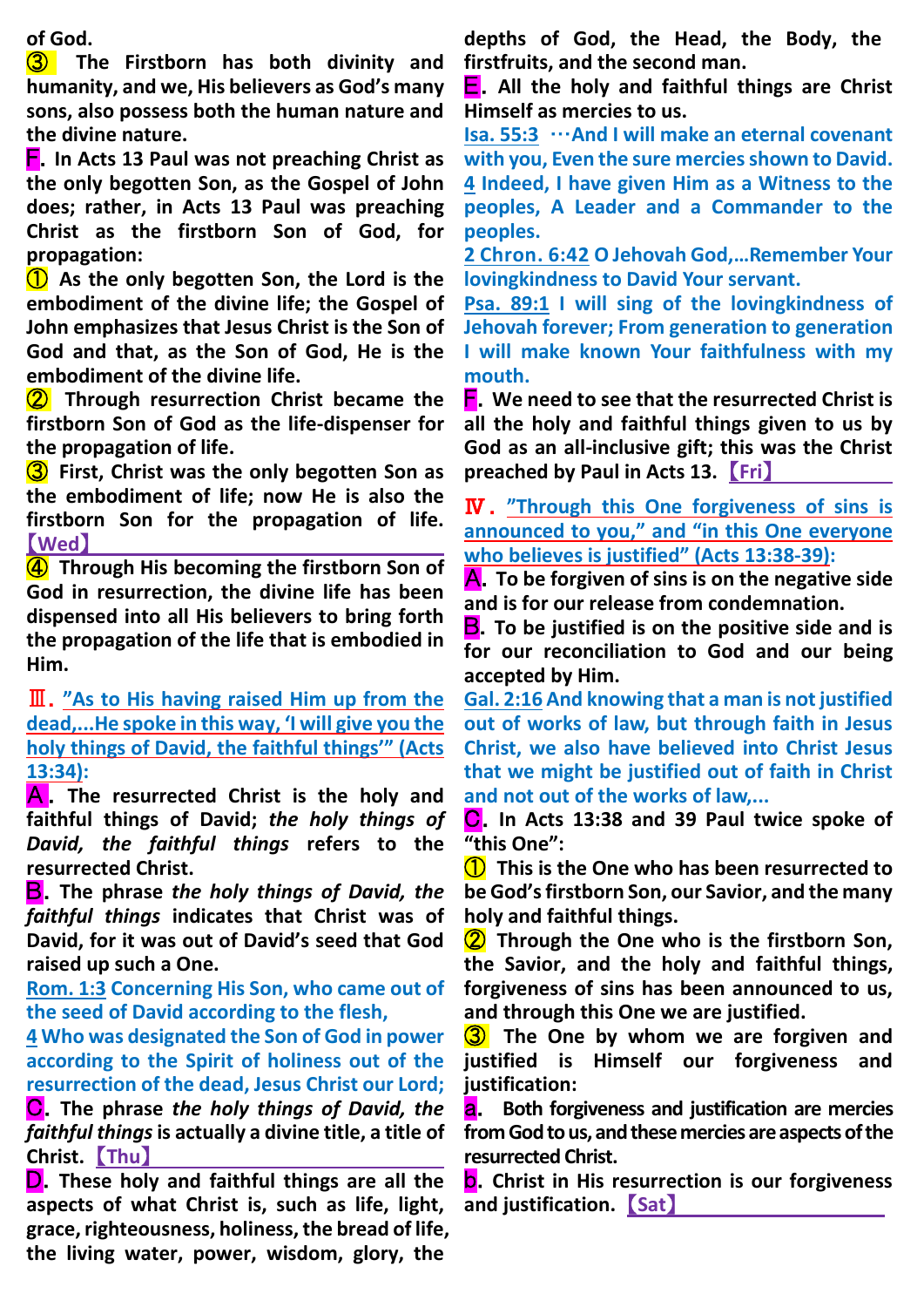## Experience①:Christ became the firstborn Son of God in resurrection.

**The Lord Jesus had two births. First, He was born of Mary to be the Son of Man. Then thirty-three and a half years later He was crucified, buried, and raised from the dead. Through resurrection He had a second birth, for as a man He was born in His resurrection to be the Son of God. Therefore, in His first birth He was born of Mary to be the Son of Man, and in His second birth He was born in resurrection to be the Son of God.**

**At this point we need to ask ourselves what the difference is between the only begotten Son and the firstborn Son. Our first response may be to say that the only begotten Son had no brothers, but the firstborn Son has many brothers.**

**Through His becoming the firstborn Son of God in resurrection, the divine life has been dispensed into all of His believers to bring forth the propagation of the life which is embodied in Him.**

**In Acts 13 Paul was preaching Christ as the firstborn Son of God for propagation. For this reason, he preached the resurrection of the Lord Jesus as His second birth. Through His second birth, His birth in resurrection, Christ became the firstborn Son of God for the propagation of the divine life.**

#### **For new ones**

**All the new ones who came to the church life, praise the Lord. The primary thing in the church life is to enjoy Christ. Christ is the Son of God and He gives you eternal life. Please read the next verse.** 

Ⅰ**John 5:12 He who has the Son has the life; he who does not have the Son of God does not have the life.** 

**However, the Bible shows us further that Christ is the firstborn Son of God, having many brothers. Rom. 8:29 Because those whom He foreknew, He also predestinated to be conformed to the image of His Son, that He might be the Firstborn among many brothers;**

**The point that Christ being the firstborn Son of God is that His having many brothers. For this, you need to tell this Christ who came into you to the people around you. So that they would become the many brothers as Christ multiplication.**

**When we consider this, the church should be wide open to the gospel friends. At the gospel propagation in Motoyama in the end of October, we met many foreign students who are believers and looking for the church and also Japanese unbelievers who want to go to church. Some of them said "I hesitate to go to church since the church is too lofty". Therefore,the church needs to make effort to minimize the gap and create open atmosphere for them to come. It is to preach the gospel as many as possible and make them the brothers of Christ for His propagation. May the gospel of the kingdom prevail in Kobe, Nishinomiya, Amagasaki and so on! Amen!**

**Prayer**:**"Oh, Lord Jesus. You became the firstborn Son of God in resurrection. It was for You to have many brothers. I should preach the gospel to the people around. May they become the brothers of Christ like me!"**

## Experience②:Christ is all the holy and faithful things.

**To God the resurrected Christ is the firstborn Son, but to us He is the Savior. Moreover, He is a great gift given by God to His chosen people and this gift is entitled the holy things...the faithful things.**

**These holy and faithful things are all the aspects of what Christ is. According to the New Testament,** 

**Christ is life, light, grace, righteousness, holiness, sanctification, and justification. He is also the bread of life and the living water. Furthermore, the holy and faithful things include all the aspects of Christ unveiled in 1 Corinthians: power, wisdom, righteousness, sanctification, redemption, glory, the depths of God, the unique foundation of God's building, the Passover, the unleavened bread, the spiritual food, the spiritual drink, the spiritual rock, the Head, the Body, the firstfruits, the second man, and the last Adam. …Oh, how much Christ is to us as the holy and faithful things! As the resurrected One, He is the firstborn Son, the Savior, and all the holy and faithful things.**

**In the Old Testament the holy and faithful things are regarded as mercies. Isaiah 55:3 speaks of "the sure mercies shown to David." Second Chronicles 6:42 mentions "the mercies of David" (KJV), the Lord's servant, and Psalm 89:1 says, "I will sing of the mercies of the Lord forever" (KJV). Mercy implies both love and grace, but it reaches further than love. Where love and grace cannot reach, mercy can reach. All the holy and faithful things are Christ Himself as mercies to us. Life is a mercy, and light is also a mercy.…If we took time to count all the aspects of these mercies, we would have a long list of mercies. A husband's love for his wife and the wife's submission to her husband are Christ as mercies to us. If a husband, in Christ, loves his wife, this surely is a mercy. His love for her is Christ Himself as a mercy to him. In a similar way, if a sister, in Christ, submits to her husband, that also is a mercy. Her submission is Christ Himself as a mercy to her.**

### **For Young working saints/graduate students**

**As a businessman, you not only need the ability related to IQ to study in college, but also the ability related to EQ to communicate. In your communication ability, not just only you understand, you should be able to judge how much others understand what you said. You should tell whether they understand one-third or two-thirds or do not understand at all or understand completely. Furthermore, you need not only to know the degree of their understanding, but also the discrimination to tell whether they agree with it, or whether they oppose it. These are distinguished from their facial expressions and remarks, the atmosphere of the place. When you were studying at a college previously, it depended on whether you do your best or not. However, when you go to work in company, you have to explain to many people in various projects, to make them approve and invest. At this time, you will need not only IQ but also EQ.**

**Hallelujah! Praise the Lord. Christ that we believe in is the all-inclusive one. Christ is your IQ and EQ. Christ is the comprehension of things and understanding of people. Christ is your wisdom, knowledge, memorizing skill, concentration. Christ is also the various abilities you need to improve your communication skills. For example, it is the ability of listening to people's words, ability to read atmosphere, ability to sympathize with the background of others, diversity ability to accept diversity. In order to become the witness of the resurrected Christ, hope that you will be able to exercise the spirit, open your mind, attach your mind to the spirit and experience all aspects of Christ one by one. Actually, various harsh environments of business life exist for you to experience all-inclusive**